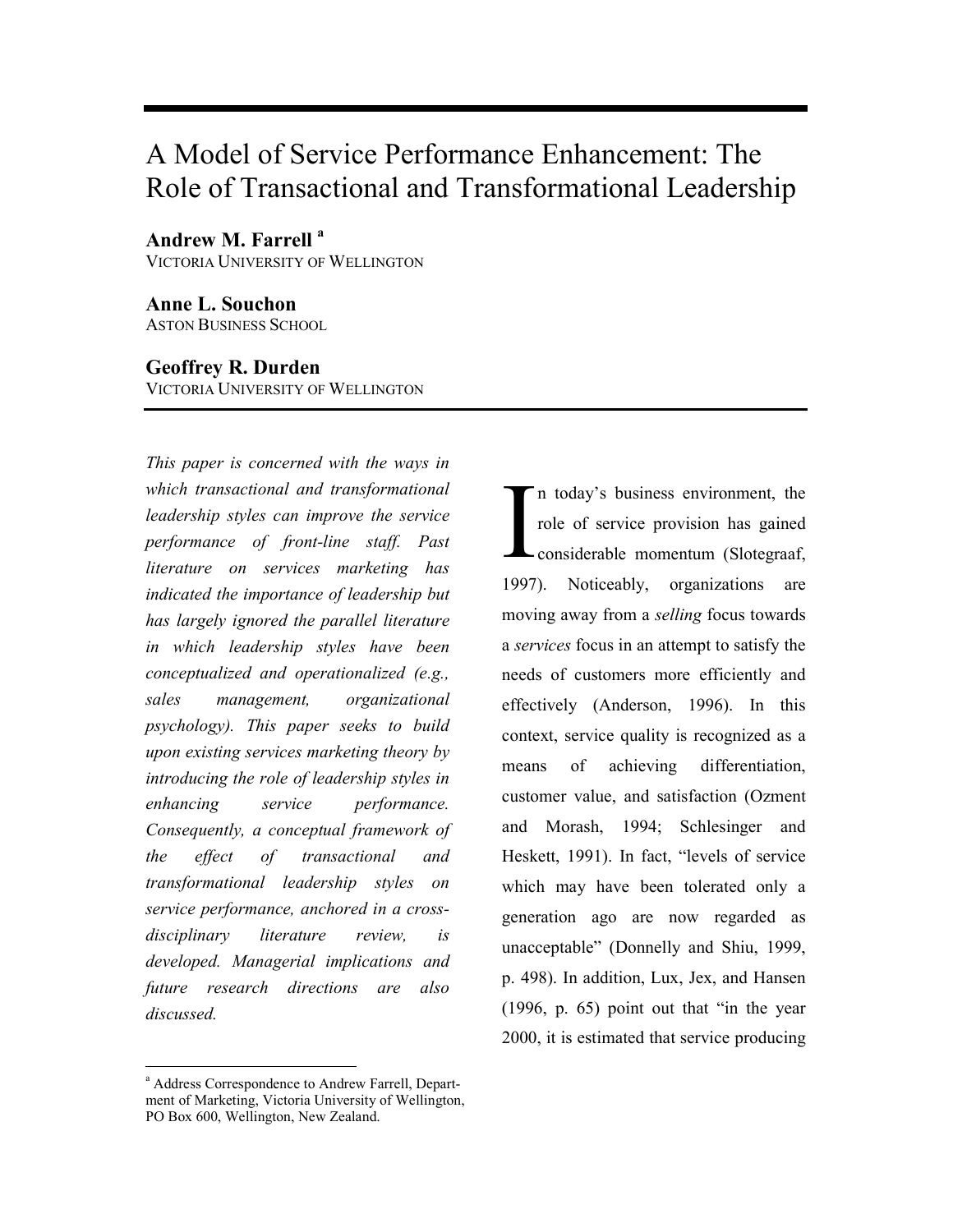industries will employ 71 percent of those workers engaged in paid employment." The issue of enhancing the quality of services offered is therefore "one of the most important problems facing management today" (Cronin and Taylor, 1992, p. 55).

Much of the current literature available on the topic of service quality deals with its measurement or outcome rather than the process by which the service is delivered (Farrell and Souchon, 1998), despite the fact that the process of service delivery is sometimes rated as more important than its outcome (Chenet, Tynan, and Money, 1999). Nevertheless, a limited number of studies have attempted to identify means of improving service quality delivery (e.g., Hartline and Ferrell, 1996). In particular, the role of service leadership in enhancing customer-contact staff performance levels (i.e., customers' perceptions of service quality) has previously been noticed (e.g., Zeithaml and Bitner, 1996). However, despite the fact that a lack of service leadership appears to be a major cause of "service malaise" (Stutts, 1999), little, if any, empirical literature can be found on this topic.

Though service leadership has been deemed crucial to the provision of higher levels of service quality delivery (Zeithaml and Bitner, 1996), the question of how service managers lead (or should lead) still remains. To fill this noticeable research gap, the study of service leadership should draw from the leadership styles literature common, for example, within the sales management field. Here, leadership styles are considered to be two-dimensional encompassing transformational and transactional leadership (e.g., Bass, 1990; 1997; Jolson, Dubinsky, Yammarino, and Comer, 1993; Russ, McNeilly, and Comer, 1996). The focus of a transactional leader is on an exchange process whereby s/he will secure the work effort of followers through the use of implied incentives (Bass and Avolio, 1990). Further, transactional leaders practice managementby-exception (whereby deviations from set standards are corrected by the leader as per Bass, 1997). By contrast, transformational leaders secure the work effort by raising the "consciousness of followers about the importance of outcomes and how to reach those outcomes by going beyond their own self-interests" (Bass, 1997, p. 21). More specifically, a transformational leader is charismatic, inspirationally motivating, intellectually stimulating, and individually considerate to followers (Bass, 1997; Dubinsky, Yammarino, Jolson, and Spangler, 1995). The antithesis to leading is laissez-faire (or non-leadership), where subordinates are left to their own devices and receive no supervisory input (Avolio,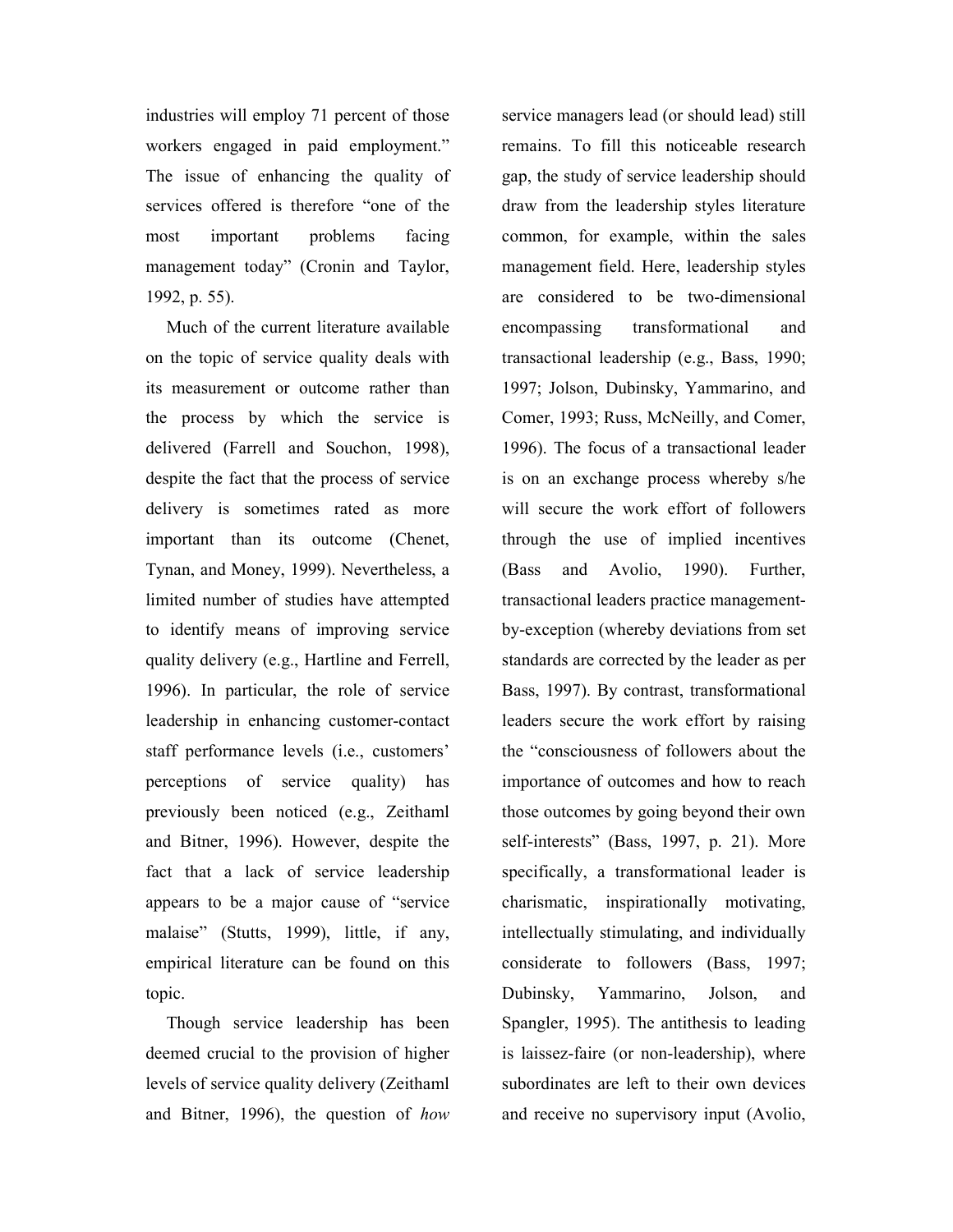Waldman, and Yammarino, 1991; Dubinsky, Yammarino, Jolson, and Spangler, 1995). Differentiation is provided in that, whilst transactional and transformational represent leadership styles, laissez-faire represents an absence of leadership (Bass, 1997).

In the words of Bass  $(1997, p. 19)$ , "by dissecting leadership as transformational and transactional, we have learned a lot about what makes leaders more effective in their efforts to reach mutually satisfying objectives with their followers." Yammarino (1997, p. 43) further states that "the particular leadership style or behavior endorsed by the manager can enhance, neutralize, or inhibit such jobrelated outcomes and responses of sales subordinates as job satisfaction, motivation, effectiveness, and performance." If similar outcomes are posited for a service environment, and bearing in mind the importance of service leadership in achieving successful service delivery (Zeithaml and Bitner, 1996), the study of leadership in services marketing would benefit from the integration of transactional and transformational leadership styles into a conceptualization of service leadership.

The objective of this paper is therefore to conceptualize the effect of leadership styles on the performance of front-line staff in service organizations, drawing on generic leadership styles conceptualized in psychology and sales management literature. From a theoretical point of view, the conceptual model developed will make two key contributions. Firstly, though a plethora of articles conceptualizing and operationalizing service quality exists, the service quality enhancement literature (in particular the study of service leadership effects) is still in a state of relative infancy. Secondly, the cross-disciplinary approach employed here is a novel way of investigating service leadership. Furthermore, the effects of leadership styles in a service context have, to the authors' best knowledge, received little, if any, attention in services marketing literature to date. From a managerial perspective, the model will improve our understanding of how overall service quality can be enhanced through displaying appropriate leadership styles. More specifically, the model should allow leaders in service organizations to knowingly display leadership styles more likely to strengthen a service-oriented culture.

### Background

Leadership is widely recognized as a medium for influencing subordinates' actions (Bass, 1985; 1997; Dubinsky, Yammarino, Jolson, and Spangler, 1995;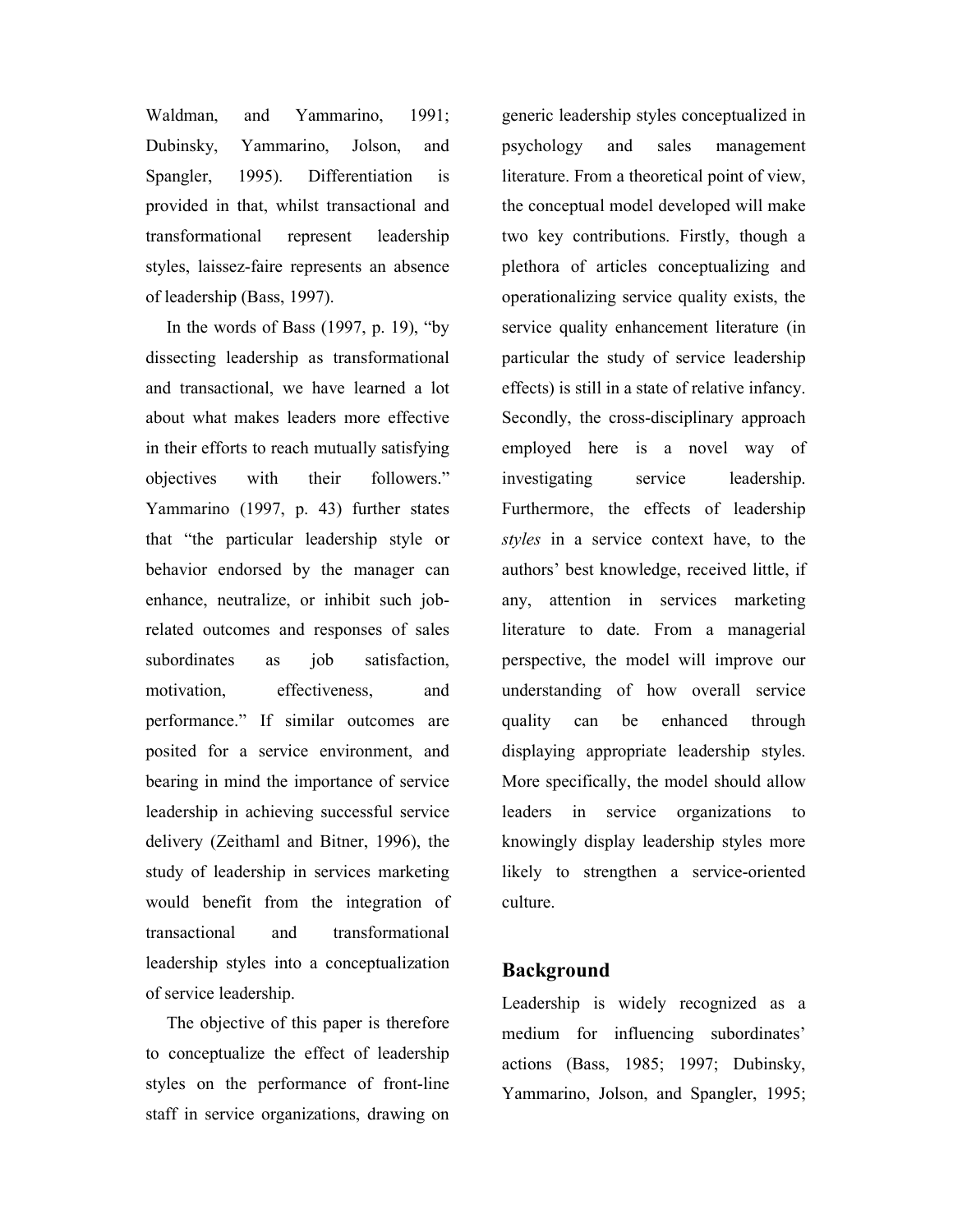Jolson, Dubinsky, Yammarino, and Comer, 1993; Russ, McNeilly, and Comer, 1996). In his recent work, Yammarino (1997, p. 44) identified various definitions of leadership, the majority of which focus upon "the ability of an individual […] to get others […] to accomplish things […] in a particular situation." This somewhat general statement can be applied to services marketing to formulate a tentative definition of service leadership. Service leadership can be viewed as the instillation by service managers of an organizational customer focus amongst customer-contact employees aimed at inspiring and sustaining a continual commitment towards achieving a level of service that customers want and for which they are willing to pay (c.f., Stutts, 1999; Zeithaml and Bitner, 1996). Service leadership is likely to impact upon service performance through a variety of managerial and frontline staff factors. The linkages between these managerial and front-line staff factors and service performance represent the platform upon which leadership style effects are modelled in this paper. Therefore, these linkages will now be presented, based upon a review of the services marketing literature.

The fact that customer-contact employees play a crucial role in the development of customers' perceptions of service quality is already well-grounded within the services marketing literature (e.g., Bitner, 1990; Hartline and Ferrell, 1996; Mohr and Bitner, 1995). Employees' attitudes and behaviors during service encounters are evaluated by customers who, in turn, derive a certain satisfaction with the encounter based upon these perceptions (Bitner, 1990; Bitner, Booms, and Tetreault, 1990; Mohr and Bitner, 1995; Sweeney, Johnson, and Armstrong, 1992). The most important behaviors of employees, in terms of customers' perceptions of service quality, are employee prosocial service behaviors (Kelley and Hoffman, 1997; Sweeney, Johnson, and Armstrong, 1992).

Employee prosocial service behaviors are defined as behaviors performed by front-line staff during service encounters with the intention of promoting customer satisfaction while carrying out the employee's organizational role (c.f., Brief and Motowidlo, 1986; Kelley and Hoffman, 1997). They are grouped into four dimensions, based upon the focus of the behavior (i.e., towards fellow employees or towards organizational customers) and the reason for the behavior (i.e., whether the employee's behavior is compulsory or discretionary) (c.f., Bettencourt and Brown, 1997; Brief and Motowidlo, 1986; Kelley and Hoffman, 1997). Examples of prosocial behaviors are given in Table 1.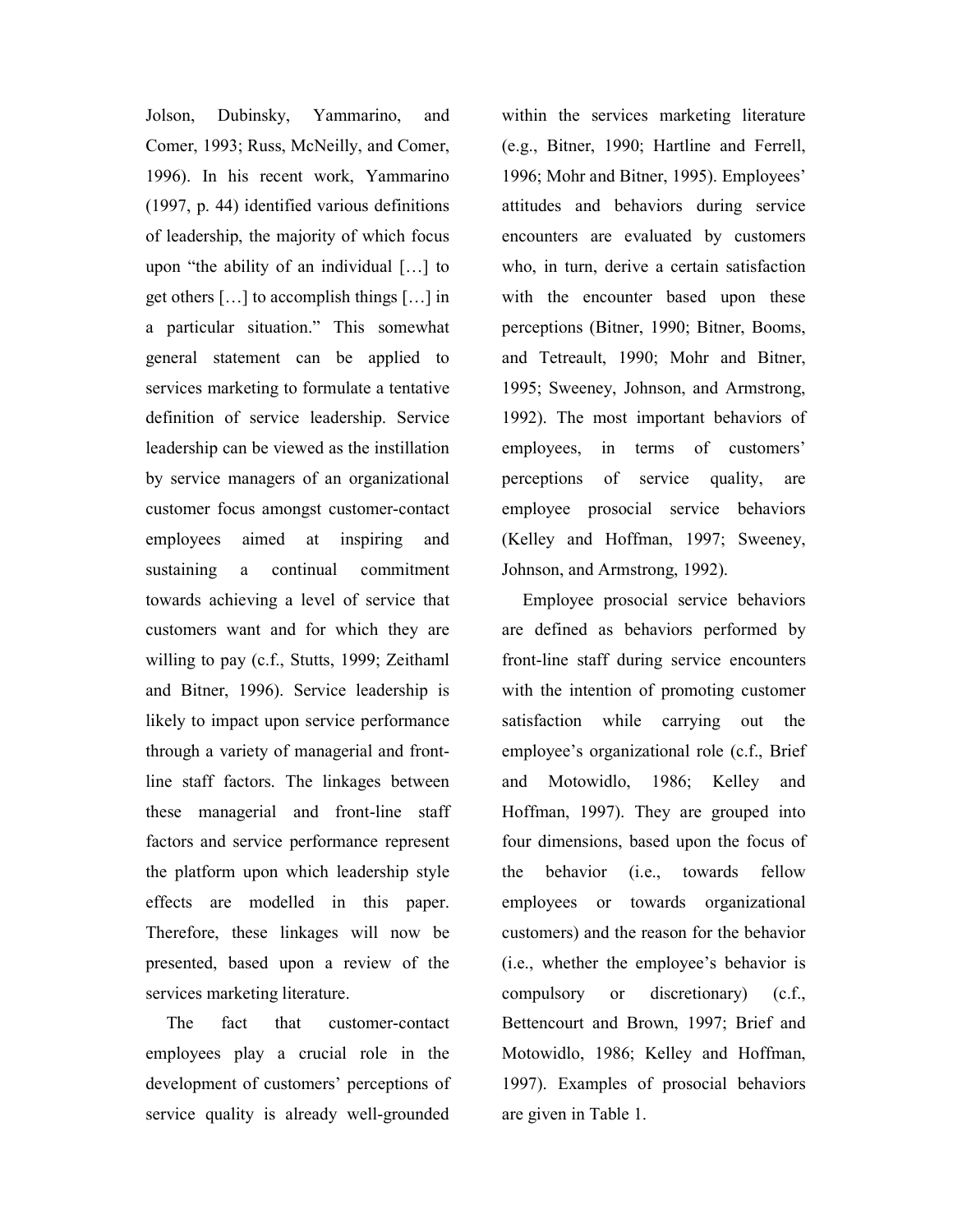| <b>Employee Prosocial Behavior</b>     | Illustrative Source                                                                            |  |
|----------------------------------------|------------------------------------------------------------------------------------------------|--|
| Compulsory Co-operation                |                                                                                                |  |
| Socialization                          | Dubinsky, Howell, Ingram, and Bellenger (1986)                                                 |  |
| Teamwork                               | Harris (1992-1993)                                                                             |  |
| Compulsory Customer Service            |                                                                                                |  |
| Recovery                               | Hart, Heskett, and Sasser (1990); Zeithaml and Bitner (1996)                                   |  |
| Reflexivity (adaptability/spontaneity) | Burton (1999)                                                                                  |  |
| Organizational Citizenship Behaviors   |                                                                                                |  |
| Altruism                               | Morrison (1996)<br>O'Bannon and Pearce (1999)<br>Morrison (1996)<br>O'Bannon and Pearce (1999) |  |
| Civic virtue                           |                                                                                                |  |
| Conscientiousness                      |                                                                                                |  |
| Sportsmanship                          |                                                                                                |  |
| Discretionary Customer Service         |                                                                                                |  |
| Truly out-of-the-ordinary behavior     | Bitner, Booms, and Tetreault (1990)                                                            |  |

Table 1. Examples of Customer-Contact Employee Prosocial Service Behaviors

The enhancement of employees' prosocial service behaviors is of paramount importance in services marketing as such behaviors positively affect customers' perceptions of service quality (e.g., Bitner, 1990; Bitner, Booms, and Tetreault, 1990; Hartline and Ferrell, 1996; Kelley and Hoffman, 1997). In this context, improving employee prosocial service behaviors is dependent upon a number of work factors such as job satisfaction, organizational commitment, role conflict and role ambiguity (c.f., Singh, 1998; Smith, Organ, and Near, 1983). These work factors can be categorized as role stressors and role enhancers. Role stressors are perceptions of job characteristics which have a negative impact upon an employee's likelihood of performing prosocial service

behaviors; conversely, role enhancers are defined as job-specific psychological attitudes deemed to have a positive impact upon an employee's likelihood of performing prosocial service behaviors (c.f., Singh, 1998). For instance, in a survey of insurance company employees, both job satisfaction and organizational commitment (important role enhancers) were found to positively influence most employee organizational citizenship behaviors (MacKenzie, Podsakoff, and Ahearne, 1998). The reason given for this was that job satisfaction and commitment motivate employees to perform organizational citizenship behaviors voluntarily (MacKenzie, Podsakoff, and Ahearne, 1998). Table 2 illustrates examples of role stressors and enhancers.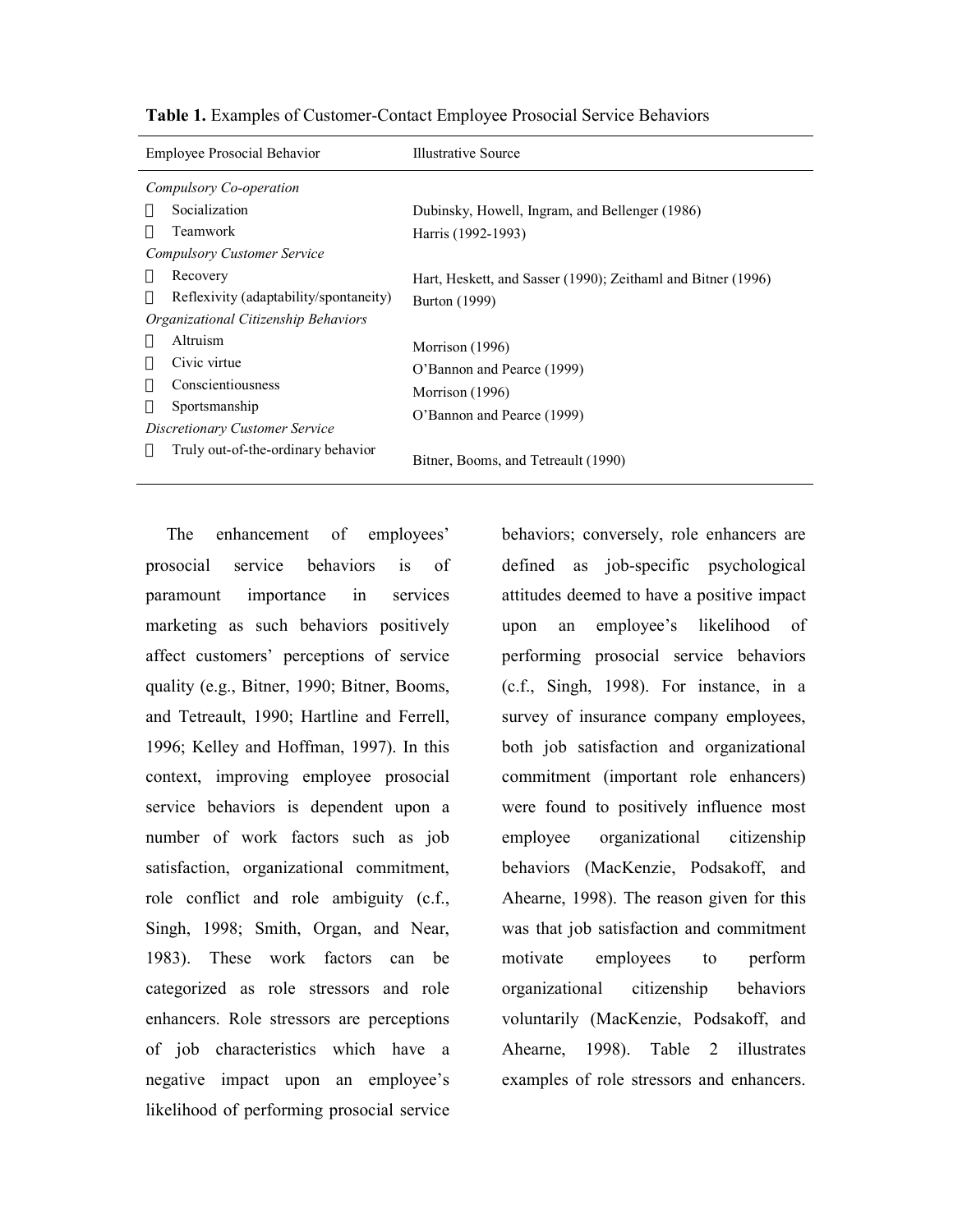| Role Stressors      | Illustrative Source           | Role Enhancers            | Illustrative Source               |
|---------------------|-------------------------------|---------------------------|-----------------------------------|
| Role Ambiguity      | Rogers, Clow, and Kash (1994) | Job Involvement           | Rafiq and Ahmed (1998)            |
| Role Conflict       | Singh (1998)                  | Job Satisfaction          | Rogers, Clow, and Kash (1994)     |
| Role Insufficiency  | Osipow and Spokane (1983)     | Lovalty                   | Goodwin and Ball (1999)           |
| Role Overload       | Singh (1998)                  | Motivation                | Tietien and Myers (1994)          |
| Role Responsibility | Osipow and Spokane (1983)     | Organizational Commitment | Iverson, McLeod, and Irwin (1996) |
|                     |                               | Self-Efficacy             | Corsun and Enz (1999)             |
|                     |                               | Self-Esteem               | Gregson and Wendell (1994)        |
|                     |                               | Trust                     | Iverson, McLeod, and Irwin (1996) |
|                     |                               |                           |                                   |

Table 2. Examples of Role Stressors and Role Enhancers

In turn, given the importance of role stressors and role enhancers in respectively reducing and increasing ultimate perceptions of service quality (albeit through prosocial service behaviors), it becomes paramount for management to be able to control these two work factor categories. A major objective of service managers' roles will be to reduce subordinates' role stressors (e.g., role conflict) and increase their role enhancers (e.g., job satisfaction) (c.f., Bowen and Lawler, 1995; Hartline and Ferrell, 1996; Rogers, Cash, and Klow, 1994; Singh, 1998; Singh, Verbeke, and Rhoads, 1993; Tietjen and Myers, 1998). For example, empowerment of employees and feedback provided by management have been found to increase job satisfaction and commitment (Singh, 1998). Some examples of managerial roles are illustrated in Table 3.

| Illustrative Source                            |
|------------------------------------------------|
| Bowen and Lawler (1995)                        |
| Schneider and Bowen (1985)                     |
| Dubinsky, Howell, Ingram, and Bellenger (1986) |
| Hackman and Oldham (1975)                      |
| Román, Ruiz, and Munuera (1999)                |
| Preece and Ward (1999)                         |
| Jaworski and Kohli (1991)                      |
|                                                |

Table 3. Examples of Managerial Roles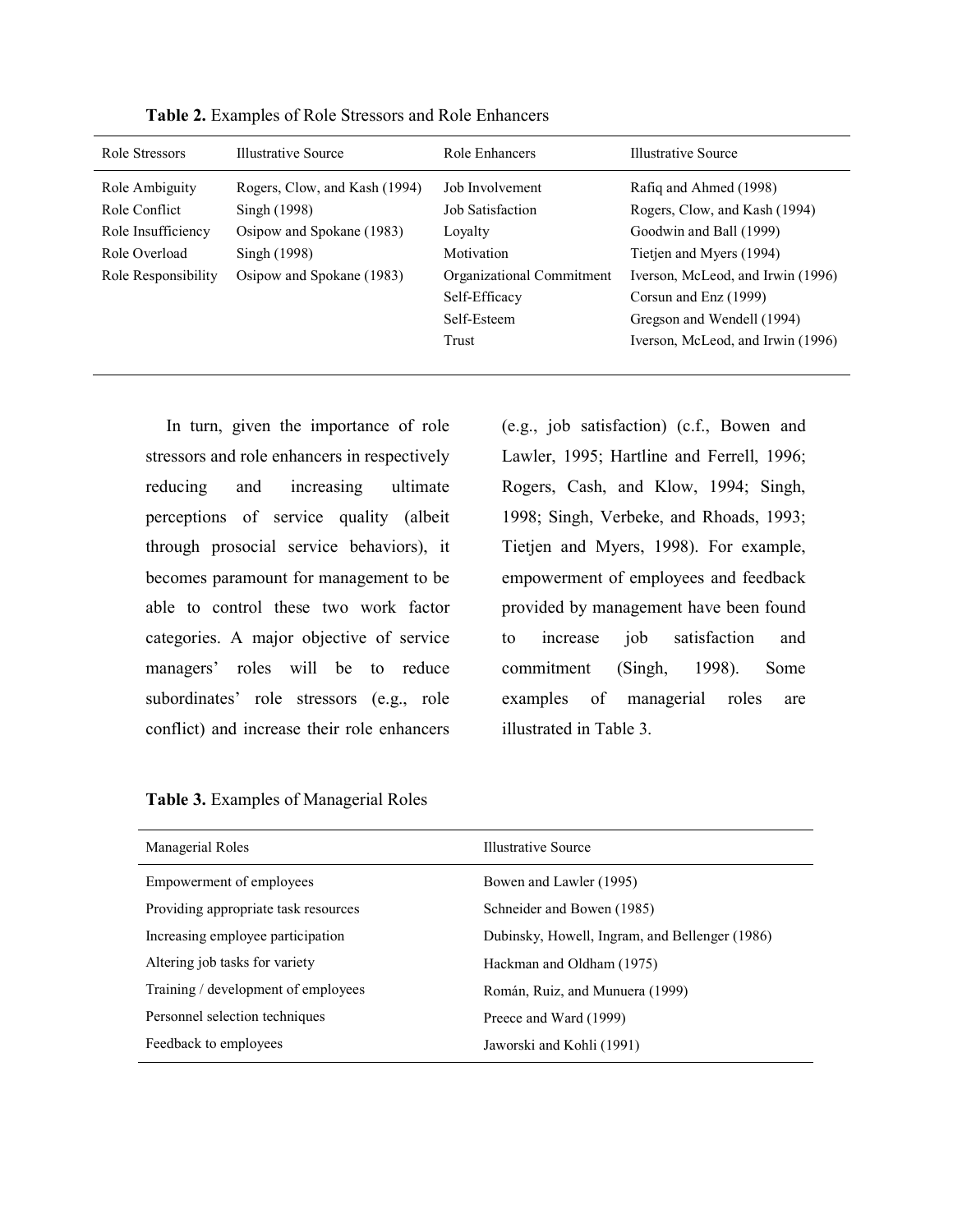The previous discussion has highlighted the relationships between managerial and front-line employee factors and ultimate service performance and shown the importance of these in improving service. The next section will model how leadership styles can further enhance the effectiveness of these managerial and employee factors.

## Conceptualization

Previous research has demonstrated that transactional and transformational leadership are both common to high performing sales managers (Dubinsky, Yammarino, Jolson, and Spangler, 1995; Russ, McNeilly, and Comer, 1996), as opposed to a laissez-faire approach, which has been found to have little or no effect upon sales performance (Bass, 1997; Dubinsky, Yammarino, Jolson, and Spangler, 1995). However, no specific studies have examined leadership and its relationship to service performance (i.e., customers' perceptions of service quality).

A service manager should adopt the managerial roles contained within Table 3 as part of his/her job description (e.g., Hackman and Oldham, 1975; Román, Ruiz, and Munuera, 1999) in order to be effective (c.f., Bowen and Lawler, 1995; Dubinsky, Howell, Ingram, and Bellenger,

1986). However, amongst service managers, there will be those who lead and those who do not (c.f., Bass, 1997). Those managers who do not lead (i.e., those who adopt a laissez-faire approach) generally leave employees to their own devices and offer no supervisory input (Avolio, Waldman, and Yammarino, 1991; Dubinsky, Yammarino, Jolson, and Spangler, 1995). This means that, after the initial expression of managerial roles a laissez-faire service manager has no future leadership input (c.f., Bass, 1997). In contrast to this, both transactional and transformational service leaders are likely to have an ongoing involvement after the initial expression of managerial roles. The reward-oriented philosophy of a transactional leader results in clear expectations being discussed with, and set for, subordinates (Russ, McNeilly, and Comer, 1996) whilst a transformational leader will place greater emphasis upon the personal development of employees (e.g., Boehnke, DiStefano, DiStefano, and Bontis, 1997), both of which characterize a level of ongoing involvement. Managerial roles performed over a period of time will be more effective in reducing front-line employee role stressors and increasing front-line employee role enhancers than will managerial roles performed on a oneoff basis. For example, a front-line service employee who, from the outset, is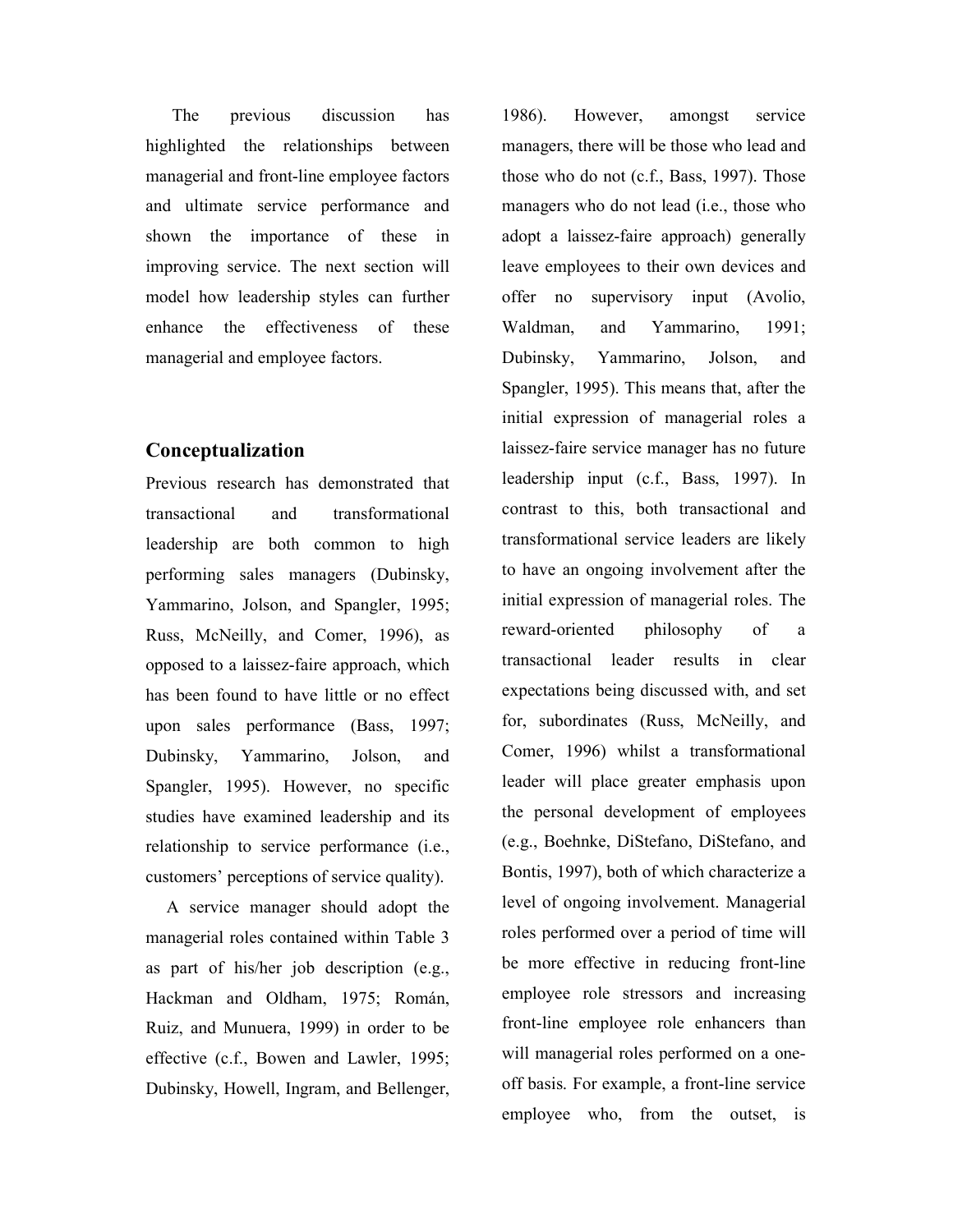empowered by his/her manager but then receives no further managerial support may find him/herself experiencing greater levels of role ambiguity and thereby lesser job satisfaction. Empowerment alone will not necessarily result in increased levels of job satisfaction or decreased levels of role ambiguity. Rather, to be effective, empowerment has to be provided under the direction of management (Bowen and Lawler, 1995).

Thus, leadership of employees, be it transactional or transformational, will increase the effectiveness of managerial roles in terms of reducing employee role stressors and increasing role enhancers. Having said this, the increase in managerial role effectiveness will differ between leaders since transformational leaders are considered more effective than transactional leaders (Bass, 1990; 1997; Boehnke, DiStefano, DiStefano, and Bontis, 1997).

By definition, a transactional leader is short-term in his/her dealings with staff (Russ, McNeilly, and Comer, 1996). Managerial roles performed by a transactional service leader, while ongoing, are likely to constitute a series of discrete interactions (e.g., providing feedback in the form of mistake correction). A transformational leader is more long-term when dealing with staff, focusing upon the development of employees (e.g., Dubinsky, Yammarino, Jolson, and Spangler, 1995). Managerial roles performed by a transformational service leader are continuous in their nature (e.g., training employees through continuous coaching and mentoring as per Boehnke, DiStefano, DiStefano, and Bontis, 1997). The previous argument leads to the following being proposed:

H1: Leadership styles will strengthen the relationship between managerial roles and service staff role stressors and role enhancers. Moreover, a transformational leader will strengthen the relationship between his/her managerial roles and front-line staff role stressors and enhancers to a greater degree than a transactional leader.

A multidisciplinary literature review uncovered that little research exists with regards to the effects of leadership styles upon role stressors and enhancers. Drawing from the sales-specific research that does exist, transformational leadership has been found to affect employees' commitment, trust, and satisfaction positively (Dubinsky, Yammarino, Jolson, and Spangler, 1995; Podsakoff, MacKenzie, Moorman, and Fetter, 1990), and role ambiguity negatively (Dubinsky,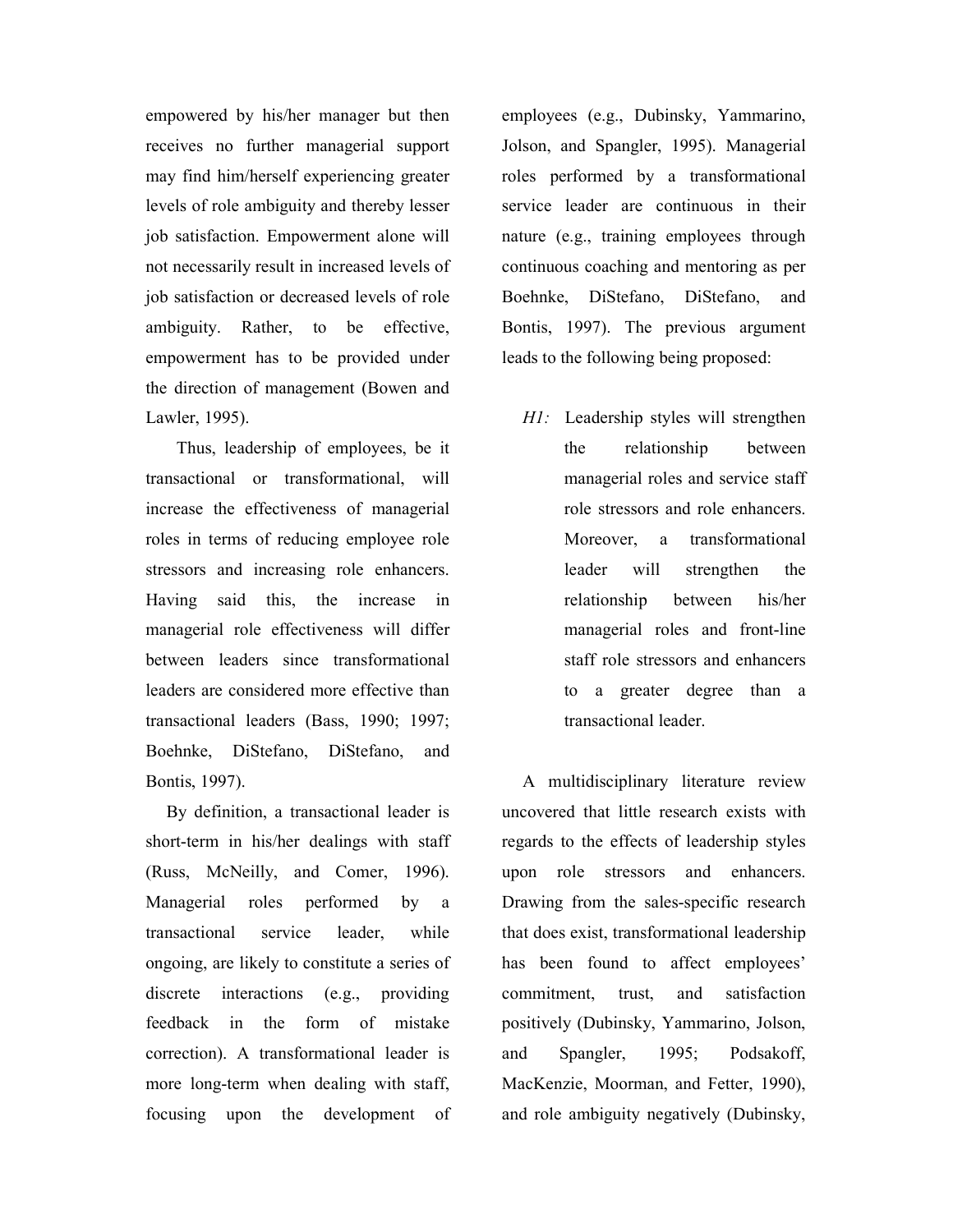Yammarino, Jolson, and Spangler, 1995). Transactional leadership has also been found to be positively associated with job satisfaction and commitment (Dubinsky, Yammarino, Jolson, and Spangler, 1995). However, no significant differences have been found between the effects of transactional and transformational leadership styles upon salespersons' role stressors and enhancers, despite hypotheses to the contrary (e.g., Dubinsky, Yammarino, Jolson, and Spangler, 1995; Russ, McNeilly, and Comer, 1996). This surprising result has been attributed to a lack of close geographical proximity between superiors and subordinates (i.e., salespersons working in other cities as per Dubinsky, Yammarino, Jolson, and Spangler, 1995). However, a successful service leader is characterized by an "in the field" approach, whereby they work closely with their subordinates (Berry, 1991; Zeithaml and Bitner, 1996). Therefore, relationships *proposed* by Dubinsky, Yammarino, Jolson, and Spangler  $(1995)^1$  can be similarly expected in a services context. Specifically, a service manager who adopts a transactional or transformational leadership style will optimize his/her

-

staff's role stressors and role enhancers, although transformational leadership is posited to have more pronounced effects. The previous discussion leads to the formulation of the following hypothesis:

H2: Leadership styles will reduce front-line staff role stressors and increase front-line staff role enhancers. Moreover, transformational leadership will reduce role stressors and increase role enhancers to a greater degree than transactional leadership.

In a service setting, researchers have suggested that staff generally have a willingness to provide good service to customers (c.f., Bitner, Booms, and Mohr, 1994; Schneider, 1980). Transformational leaders are noted for inspiring their subordinates to achieve more than they originally thought themselves capable of (Bass, 1990; 1997; Jolson, Dubinsky, Yammarino, and Comer, 1993). Previous work has found that role stressors and enhancers influence the likelihood of service staff employing compulsory and discretionary prosocial service behaviors (MacKenzie, Podsakoff, and Ahearne, 1998; Podsakoff, MacKenzie, Moorman, and Fetter, 1990). The relationship posited between role stressors and enhancers, and service staff prosocial behaviors should be

<sup>&</sup>lt;sup>1</sup> In their original hypotheses the authors proposed that transformational leadership would have a greater effect upon employees' work outcomes (e.g., role conflict, job satisfaction) than transactional leadership.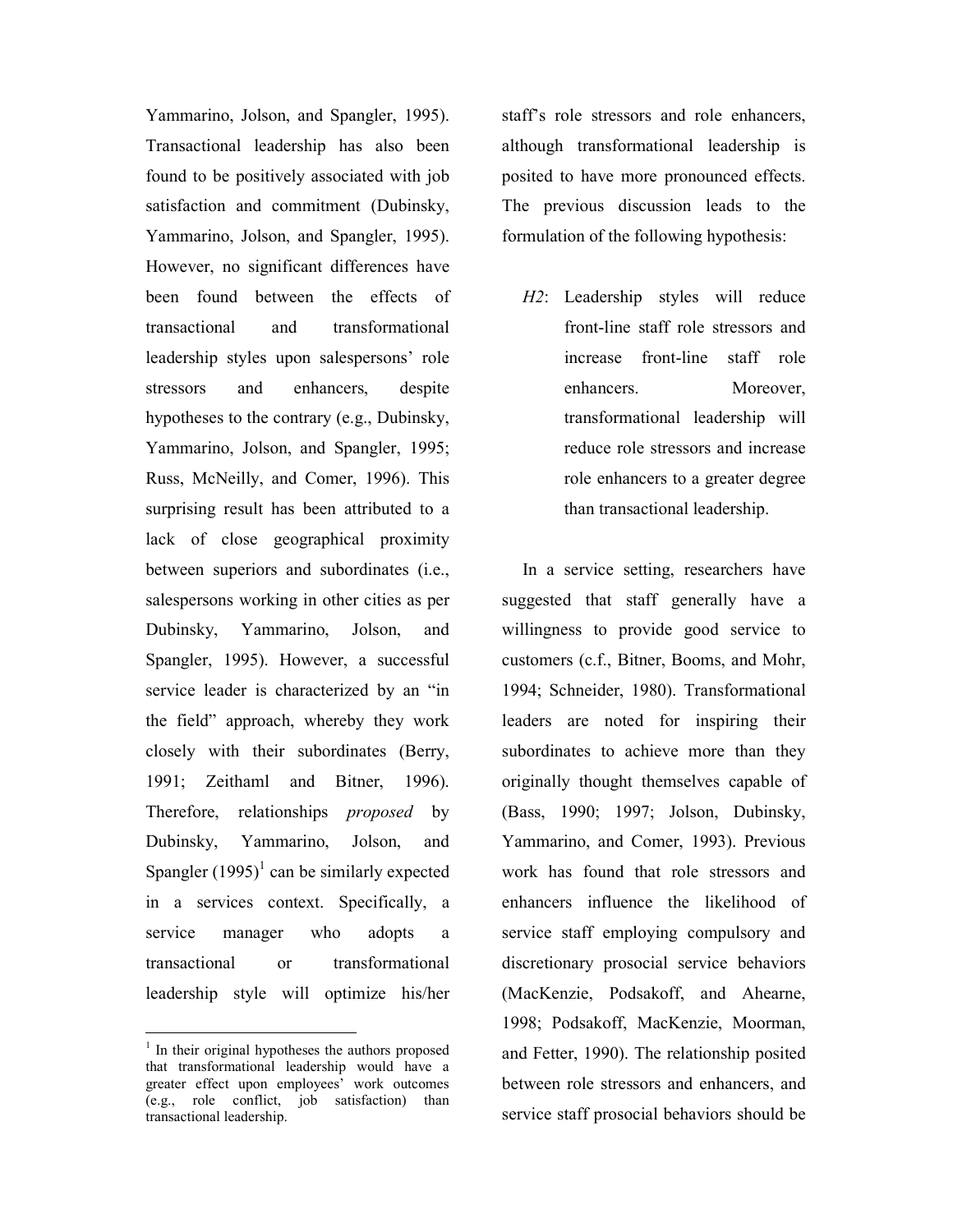positively influenced by the employee receiving inspiration from a manager displaying transformational leadership. Transactional leadership, through its lack of focus upon employee development or inspiration, should have little, if any, effect upon this relationship. On the basis of this, the following is hypothesized:

H3: Leadership styles will moderate the relationship between frontline staff role stressors and enhancers, and front-line staff prosocial behaviors. Specifically, under transformational leadership, the relationship between frontline staff role stressors and enhancers and front-line staff prosocial behaviors will be stronger than under transactional leadership.

Leadership styles are also likely to moderate the relationship between managerial roles and employees' prosocial service behaviors. This reasoning is based upon a psychological phenomenon known as the "Pygmalion" effect (e.g., Sutton and Woodman, 1989), whereby supervisors, through their own expectations, are able to increase the performance of their subordinates. One of the characteristics of inspirationally motivating transformational leadership is the setting of high expectations of employees (Bass, 1997; Boehnke, DiStefano, DiStefano, and Bontis (1997). This setting of high expectations should strengthen the relationship between managerial roles and front-line staff prosocial service behaviors. According to Boehnke, DiStefano, DiStefano, and Bontis (1997) transformational leaders attempt to remove obstacles to employee prosocial behaviors.

Transactional leadership should also strengthen the relationship between managerial roles and service staff prosocial behaviors, although to a lesser extent than transformational leadership. Under transactional leadership there is a creation of behavioral expectation from employees as job tasks are identified and clarified (Bass and Avolio, 1990; 1993; Dubinsky, Yammarino, Jolson, and Spangler, 1995). However, the nature of a transactional leader in delivering task requirements (e.g., simply stating the task) is unlikely to have as great an effect as the delivery of a transformational leader (e.g., a charismatic, emotional appeal to the subordinate as per Bass, 1997; Dubinsky, Yammarino, Jolson, and Spangler, 1995; Jolson, Dubinsky, Yammarino, and Comer, 1993). On the basis of the preceding argument the following hypothesis is presented: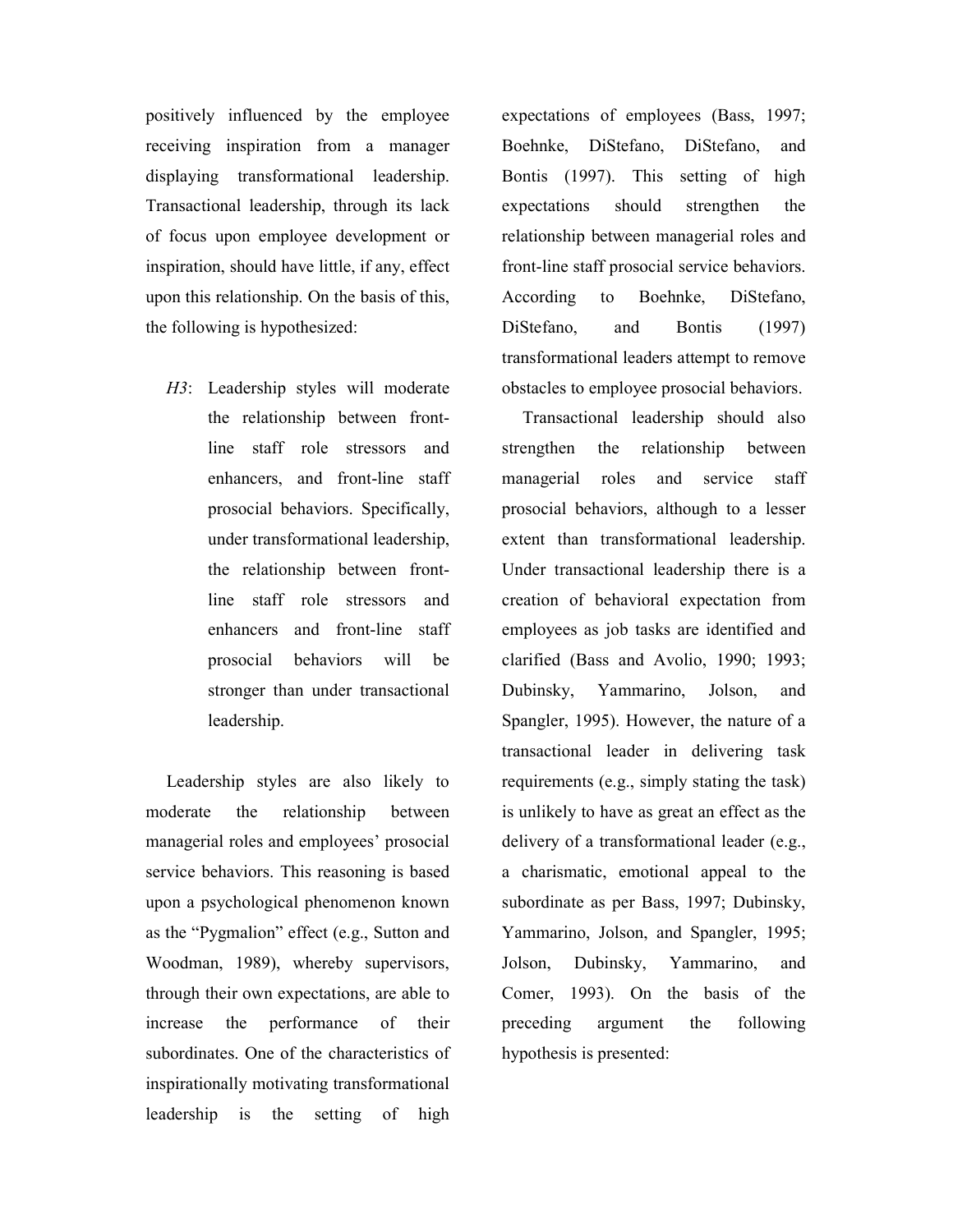H4: Leadership styles will strengthen the relationship between managerial roles and front-line staff prosocial behaviors. Specifically, under transformational leadership, the relationship between managerial roles and front-line staff prosocial behaviors will be stronger than under transactional leadership.

In modern service industries, it is recognized that one of the major tasks of managers is to create a 'climate for service' by providing employees with guidelines to facilitate service delivery through adoption of a company vision (c.f., Dessler, 1999; Hartline and Ferrell, 1996; Schneider, White, and Paul, 1998). Transformational leaders seek to instil in their subordinates a sense of vision (Den Hartog, Van Muijen, and Koopman, 1997; Dubinsky, Yammarino, Jolson, and Spangler, 1995). In the context of services, it is likely that transformational service leaders will encourage employees to adopt a service vision. In contrast, under transactional leadership, employees have little identification with the organization, its mission, or its vision (Bass and Avolio, 1993).

Past research has indicated that employees do a better job when they believe their supervisors are

transformational leaders (Bass and Avolio, 1993). A transformational service leader should attempt to instil in subordinates a desire to perform more effective prosocial behaviors, hence adopting the leader's service vision. Recent evidence suggests a positive relationship between employees' prosocial service behaviors and service performance (Webster and Sundaram, 1999). Under transformational leadership, front-line staff prosocial efforts should be exhibited with greater conviction than under conditions of transactional leadership; in the words of Russ, McNeilly, and Comer (1996, p. 4) transformational leaders "secure compliance through a shift in the beliefs, needs, and values of followers." Hence:

H5: Leadership styles will moderate the relationship between frontline staff prosocial behaviors and service performance. Specifically, under transformational leadership, the relationship between frontline staff prosocial behaviors and service performance will be stronger than under transactional leadership.

In terms of a general overview, although both transactional and transformational leadership styles are postulated to indirectly increase overall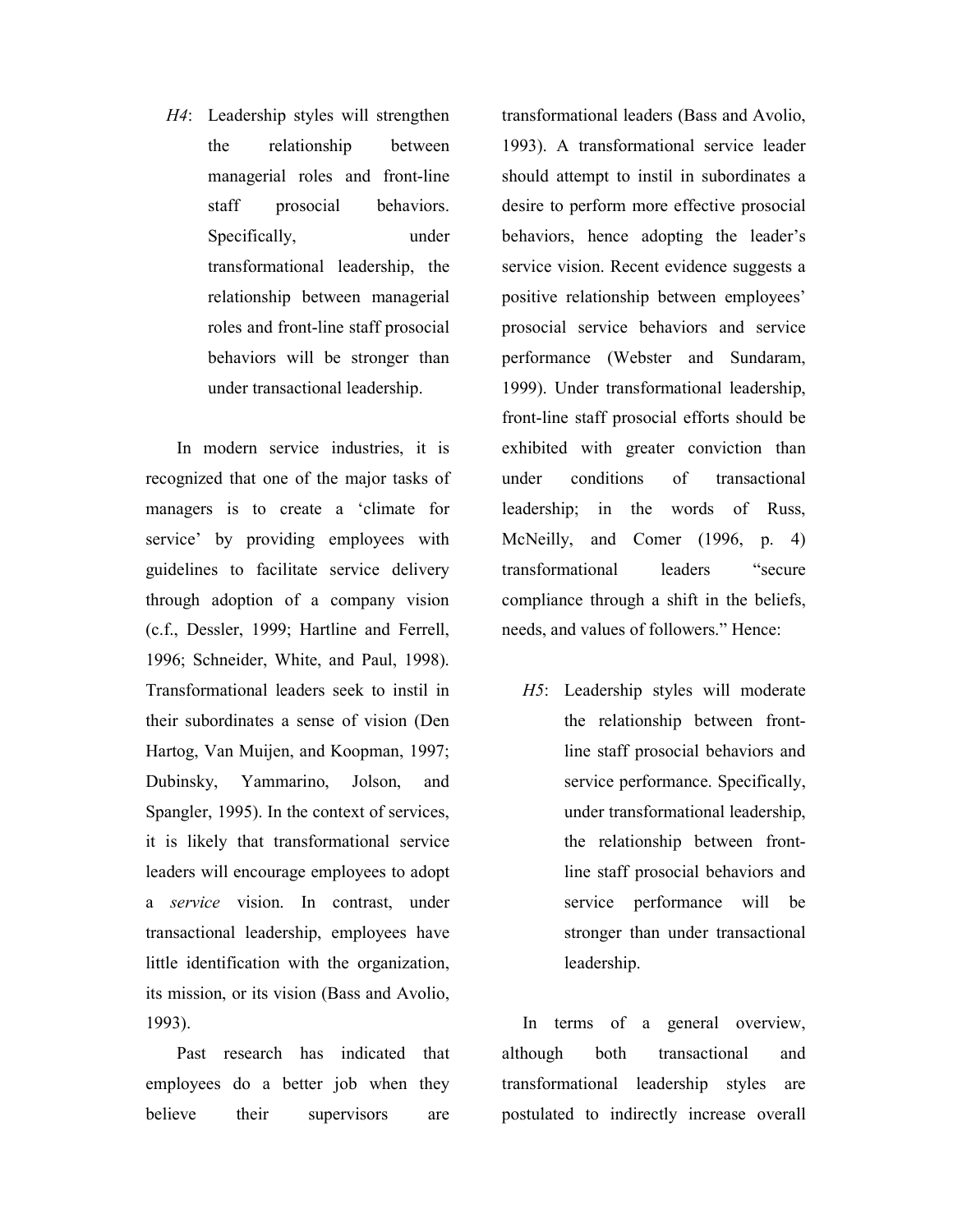service performance, the impact of transformational leadership is likely to be greater than that of its counterpart. The reasoning for this is that transformational

leadership, as well as having direct effects, serves as a moderator upon many of the relationships proposed in Figure 1.



Figure 1. A conceptualization of service leadership and its effects<sup>2</sup>.

## Conclusions and Future Research

With the increased importance placed upon the management of marketing activities in a services context, it is critical to gain an understanding of the direct and indirect effects that leadership styles can have upon the quality of service provision.

-

The conceptualization presented builds upon existing leadership theory by applying the construct of leadership styles to a services context, providing relevance to both business and academic arenas. More specifically, the model has highlighted the importance of transformational and transactional

 $2$  The dotted arrows in Figure 1 represent relationships discussed in the background section. These relationships are well established in the services marketing literature and as such are not considered core components of this particular study.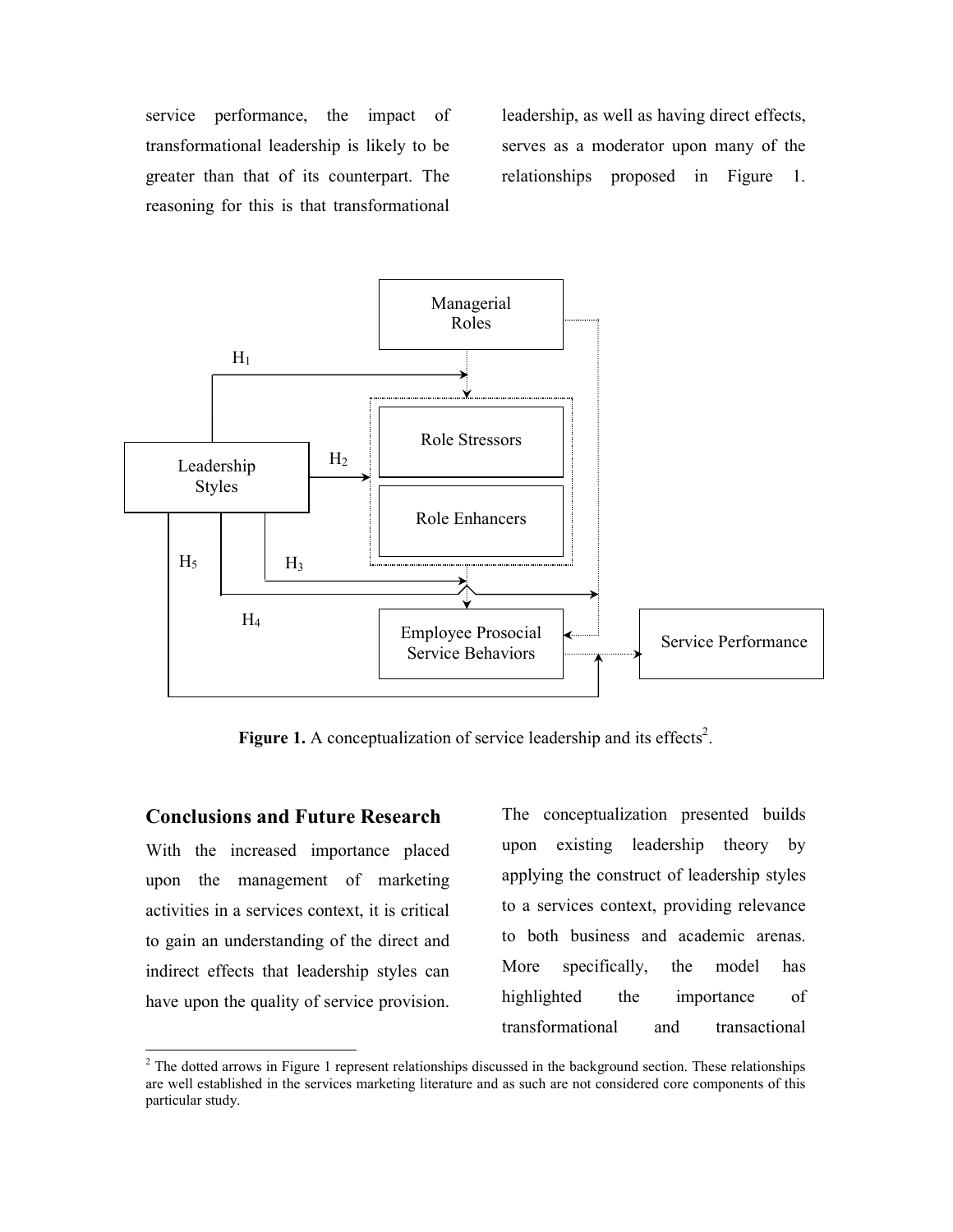leadership styles in fostering increased service performance. This should be achieved through improving service managers' as well as front-line employees' service behaviors (c.f., Brief and Motowidlo, 1986; Spreng, Harrell, and Mackoy, 1995). Another managerial implication concerns hiring of new organizational members. Specifically, if certain leadership traits present themselves as being related to higher service performance standards, they could become useful criteria for selecting successful service managers.

The conceptual model also bridges a gap in the existing services marketing literature as it is, to the authors' best knowledge, the first article to have drawn from the "leadership styles" literature to provide guidelines on enhancing service performance. Finally, the framework provides a platform for future research in the area of transformational and transactional service leadership.

Research is needed to test whether the conceptual model can be empirically validated. To this end, a triadic survey of service managers, front-line staff, and customers appears the most promising way forward. A qualitative approach could also be employed due to the relative infancy of this particular research topic. According to Churchill (1996), when little is known about a topic, exploratory research is warranted. In fact, the unique conditions of services marketing (e.g., close personal contact between front-line employees and customers) may require the leadership constructs to be altered in the course of their operationalization (in much the same way as leadership styles were originally adapted from the psychology literature to fit within the context of sales management as per Jolson, Dubinsky, Yammarino, and Comer, 1993). In this case, in-depth interviews with service managers and front-line staff could complement the literature in developing pools of items intended to capture transactional and transformational service leadership. Additional work could also seek to examine the effects of leadership styles based upon the dependency that the organization studied has upon services. For instance, a greater reliance upon products (i.e. less focus being placed upon customer service) may well result in a lesser need for service leadership within an organization.

As it now stands, the conceptual model of service leadership developed represents a definite step forward in the understanding of organizational service provision optimization and it seems worthwhile to devote attention, both academic and practitioner-oriented, towards continuing work in this much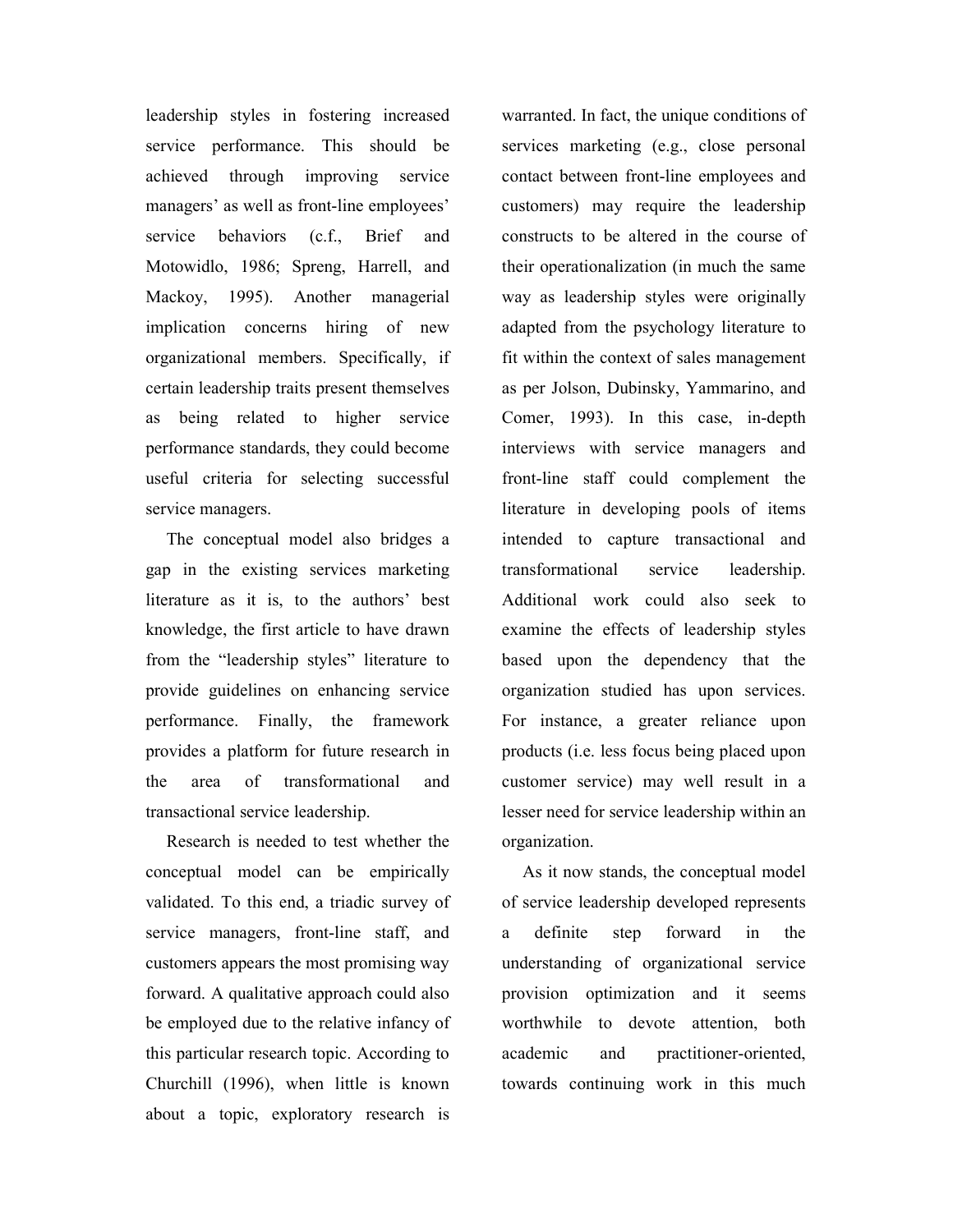under-researched area of the services marketing literature.

## References

- Anderson, Rolph E.: Personal Selling and Sales Management in the New Millennium. Journal of Personal Selling and Sales Management 16(4) (Fall 1996): 17-32.
- Avolio, Bruce J., Waldman, David A., and Yammarino, Francis J.: Leading in the 1990s: The Four I's of Transformational Leadership. Journal of European Industrial Training 15(4) (1991): 9-16.
- Bass, Bernard M.: Personal Selling and Transactional/Transformational Leadership. Journal of Personal Selling and Sales Management 17(3) (Summer 1997): 19-28.
- Bass, Bernard M.: From Transactional to Transformational Leadership: Learning to Share the Vision. Organizational Dynamics 18(3) (Winter 1990): 19-31.
- Bass, Bernard M.: Leadership and Performance Beyond Expectations. The Free Press. 1985.
- Bass, Bernard M., and Avolio, Bruce J.: Transformational Leadership and Organizational Culture. Public Administration Quarterly 17(1) (Spring 1993): 112-121.
- Bass, Bernard M., and Avolio, Bruce J.: Transformational Leadership Development: Manual for the Multifactor Leadership Questionnaire. Palo Alto, CA: Consulting Psychologists Press. 1990.
- Berry, Leonard L.: Quality Leadership Requires Clear Demonstration of the 'Vision'. Total Quality (August 1991): 7.
- Bettencourt, Lance A., and Brown, Stephen W.: Contact Employees: Relationships Among Workplace Fairness, Job Satisfaction and Prosocial Behaviors. Journal of Retailing 73(1) (Spring 1997): 39-61
- Bitner, Mary J.: Evaluating Service Encounters: The Effects of Physical Surroundings and Employee Responses. Journal of Marketing 54 (April 1990): 69-82.
- Bitner, Mary J., Booms, Bernard H., and Mohr, Lois A.: Critical Service Encounters: The Employee's Viewpoint. Journal of Marketing 58 (October 1994): 95-106.
- Bitner, Mary J., Booms, Bernard H., and Tetreault, Mary S.: The Service Encounter: Diagnosing Favorable and Unfavorable Incidents. Journal of Marketing 54 (January 1990): 71-84.
- Boehnke, Karen, DiStefano, Andrea C., DiStefano, Joseph J., and Bontis, Nick: Leadership for Extraordinary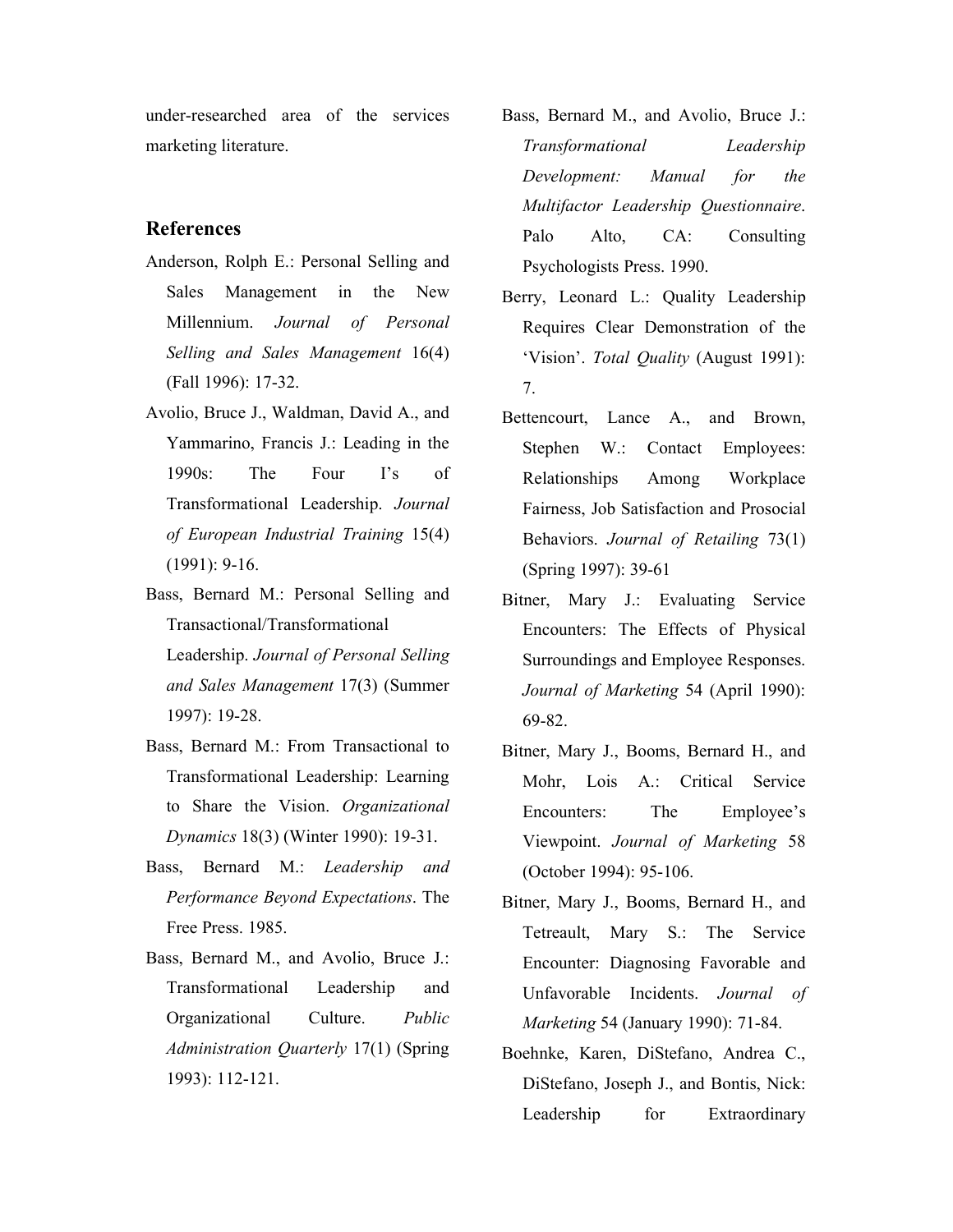Performance. Business Quarterly (Summer 1997): 57-63.

- Bowen, David E., and Lawler, Edward E. III: Empowering Service Employees. Sloan Management Review 36(4) (Summer 1995): 73-84.
- Brief, Arthur P., and Motowidlo, Stephen J.: Prosocial Organizational Behaviors. Academy of Management Review 11(4) (October 1986): 710-725.
- Burton, Dawn: Front-Line Service Personnel: Training Issues and Dilemmas. Proceedings of the European Marketing Academy Conference (EMAC), May 11-14, Berlin, Germany. 1999.
- Caruana, Albert, Pitt, Leyland, and Berthon, Pierre: Excellence-Market Orientation Link: Some Consequences for Service Firms. Journal of Business Research 44 (January 1999): 5-15.
- Chenet, Pierre, Tynan, Caroline, and Money, Arthur: Service Performance Gap: Re-evaluation and Redevelopment. Journal of Business Research 46 (October 1999): 133-147.
- Churchill, Gilbert A.: Marketing Research: Methodological Functions. The Dryden Press: Fort Worth, International Edition. 1996.
- Corsun, David L., and Enz, Cathy A.: Predicting Psychological Empowerment Among Service Workers: The Effect of Support-Based Relationships. Human

Relations 52(2) (February 1999): 205- 224.

- Cronin, Joseph J., and Taylor, Stephen A.: Measuring Service Quality: A Reexamination and Extension. Journal of Marketing 56 (July 1992): 55-68.
- Den Hartog, Deanne N., Van Muijen, Jaap J., and Koopman, Paul L.: Transactional versus Transformational Leadership: An Analysis of the MLQ. Journal of Occupational and Organizational Psychology 70 (March 1997): 19-34.
- Dessler, Gary: How to Earn Your Employees' Commitment. Academy of Management Executive 13(2) (May 1999): 58-67.
- Donnelly, Mike, and Shiu, Edward: Assessing Service Quality and its Link with Value for Money in a UK Local Authority's Housing Repairs Service Using the SERVQUAL Approach. Total Quality Management 10(4/5) (July 1999): 498-506.
- Dubinsky, Alan J., Howell, Roy D., Ingram, Thomas N., and Bellenger, Danny N.: Salesforce Socialization. Journal of Marketing 50 (October 1986): 192-207.
- Dubinsky, Alan J., Yammarino, Francis J., Jolson, Marvin A., and Spangler, William D.: Transformational Leadership: An Initial Investigation in Sales Management. Journal of Personal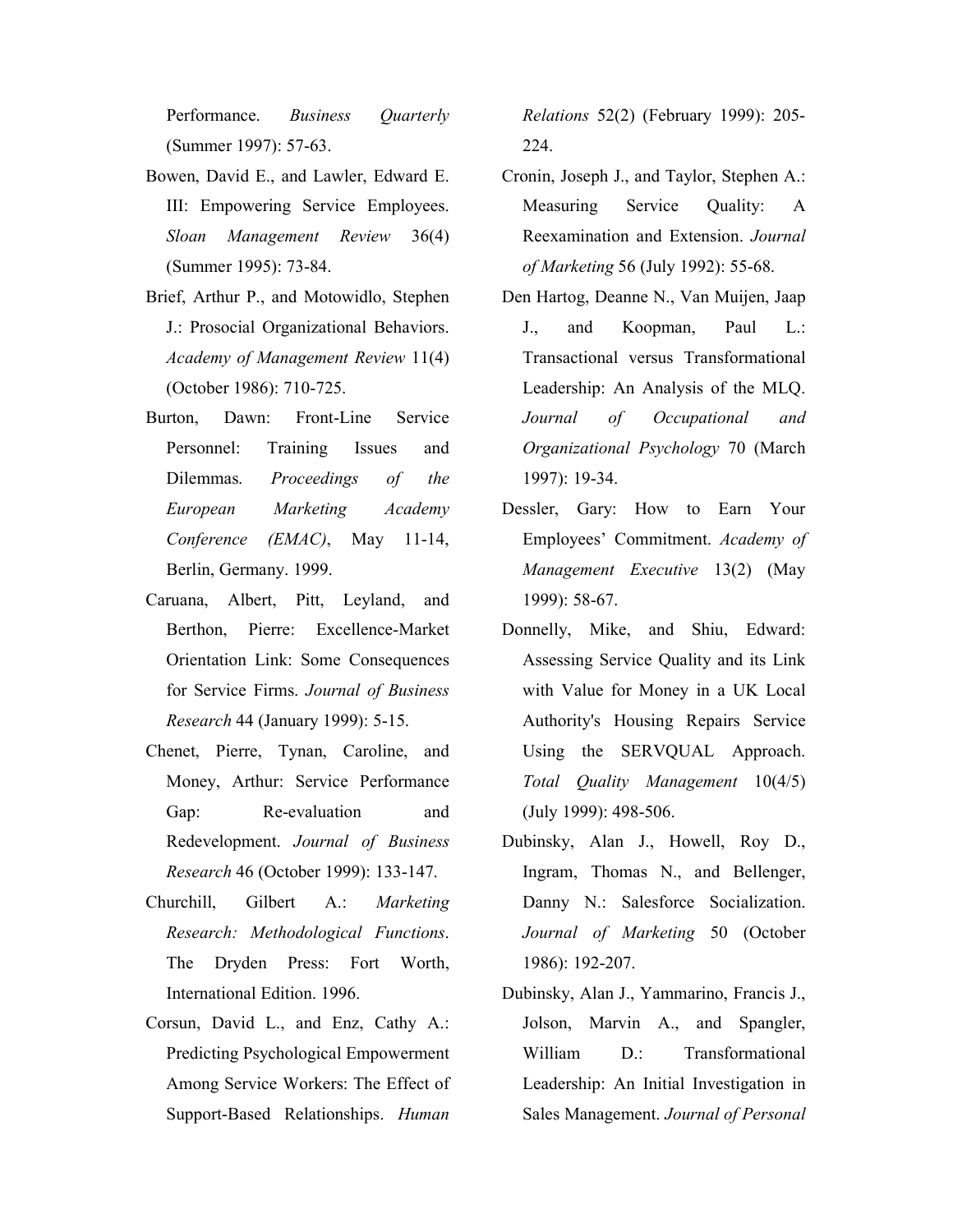Selling and Sales Management 15(2) (Spring 1995): 17-31.

- Farrell, Andrew M., and Souchon, Anne L.: Service Acculturation: How Managers can Influence Employees' Service Delivery. Australia-New Zealand Marketing Academy Conference (ANZMAC), November 30-December 3, Dunedin, New Zealand. 1998: 2454-2458.
- Gregson, Terry, and Wendell, John: Role Conflict, Role Ambiguity, Job Satisfaction and the Moderating Effect of Job-Related Self-Esteem: A Latent Variable Analysis. Journal of Applied Business Research 10(2) (Spring 1994): 106-113.
- Goodwin, Ross, and Ball, Brad: Closing the Loop on Loyalty. Marketing Management 8(1) (Spring 1999): 24-34.
- Hackman, J. Richard, and Oldham, Greg R.: Development of the Job Diagnostic Survey. Journal of Applied Psychology 60(2) (1975): 159-170.
- Harris, Thomas E.: Toward Effective Employee Involvement: An Analysis of Parallel and Self-Managing Teams. Journal of Applied Business Research 9(1) (Winter 1992/1993): 25-33.
- Hartline, Michael D., and Ferrell, O.C.: The Management of Customer-Contact Employees: An Empirical Investigation. Journal of Marketing 60 (October 1996): 52-70.
- Hart, Christopher W.L., Heskett, James L., and Sasser, W. Earl: The Profitable Art of Service Recovery. Harvard Business Review (July/August 1990): 148-156.
- Hater, John J., and Bass, Bernard M.: Superiors' Evaluations and Subordinates' Perceptions of Transformational and Transactional Leadership. Journal of Applied Psychology 73(4) (November 1989): 695-702.
- Iverson, Roderick D., McLeod, Colin S., and Erwin, Peter J.: The Role of Employee Commitment and Trust is Service Relationships. Marketing Intelligence and Planning 14(3) (1996): 36-44.
- Jaworski, Bernard J., and Kohli, Ajay K.: Supervisory Feedback: Alternative Types and Their Impact on Salespeople's Performance and Satisfaction. Journal of Marketing Research 28 (May 1991): 190-201.
- Jolson, Marvin A., Dubinsky, Alan J., Yammarino, Francis J., and Comer, Lucette B.: Transforming the Salesforce with Leadership. Sloan Management Review (Spring 1993): 95-106.
- Kelley, Scott W., and Hoffman, K. Douglas: An Investigation of Positive Affect, Prosocial Behaviors, and Service Quality. Journal of Retailing 73(3) (Fall 1997): 407-427.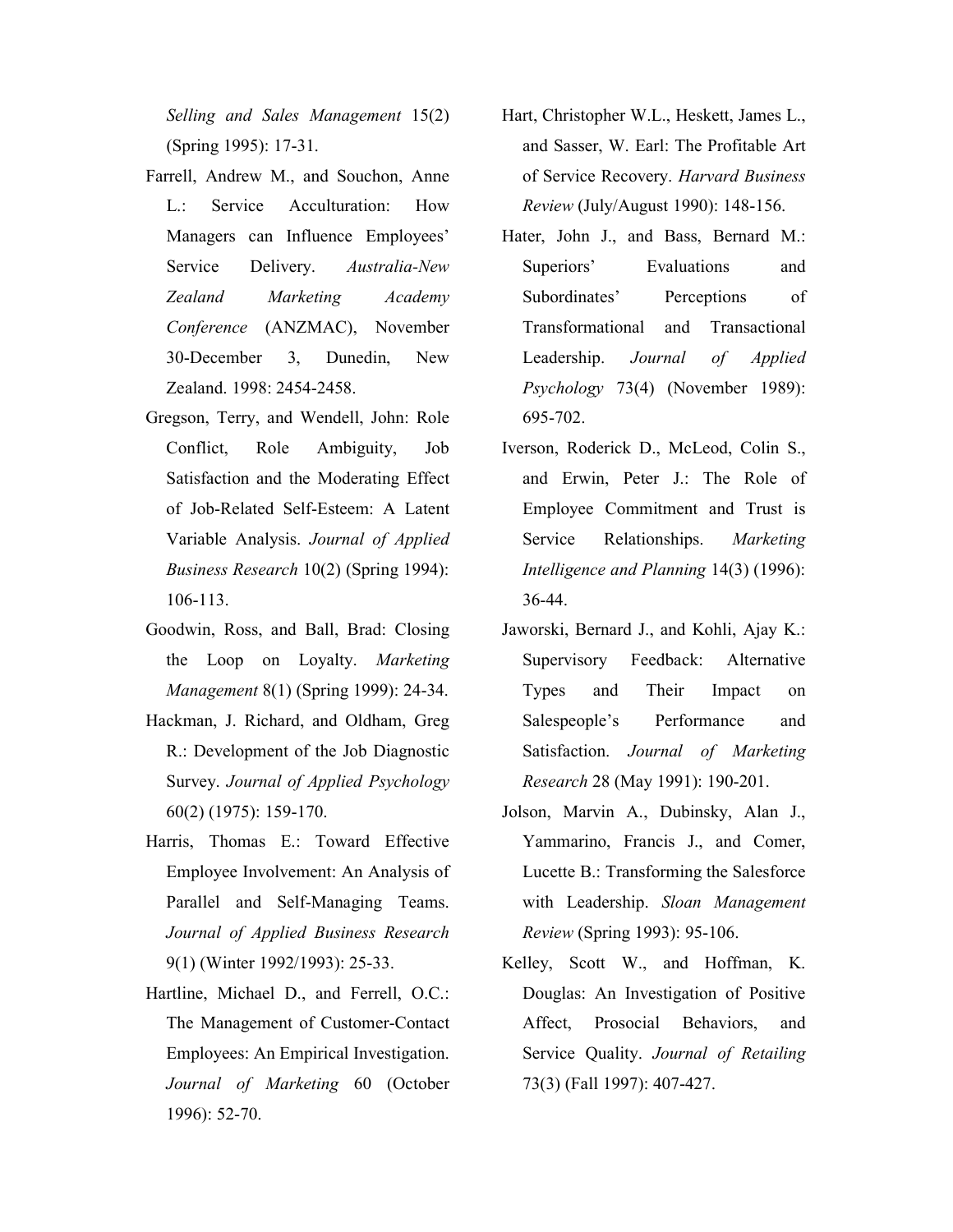- Kotter, John P.: What Leaders Really Do. Harvard Business Review (May/June 1990): 103-111.
- Lux, David J., Jex, Steve M., and Hansen, Curtiss P.: Factors Influencing Employee Perceptions of Customer Service Climate. Journal of Market Focused Management 1 (1996): 65-86.
- MacKenzie, Scott B., Podsakoff, Philip M., and Ahearne, Michael: Some Possible Antecedents and Consequences of In-Role and Extra-Role Salesperson Performance. Journal of Marketing 62 (July 1998): 87-98.
- Mohr, Lois A., and Bitner, Mary J.: The Role of Employee Effort in Satisfaction with Service Transactions. Journal of Business Research 32(3) (March 1995): 239-252.
- Morrison, Elizabeth W.: Organizational Citizenship Behavior as a Critical Link between HRM Practices and Service Quality. Human Resource Management 35(4) (Winter 1996): 493-512.
- O'Bannon, Douglas P., and Pearce, Craig L.: An Exploratory Examination of Gainsharing in Service Organizations: Implications for Organizational Citizenship Behavior and Pay Satisfaction. Journal of Managerial Issues 11(3) (Fall 1999): 363-378.
- Osipow, Samuel H., and Spokane, A.R.: A Manual for Measures of Occupational Stress, Strain, and Coping. Columbus,

Ohio: Marathon Consulting Press. 1983.

- Ozment, John, and Morash, Edward A.: The Augmented Service Offering for Perceived and Actual Service Quality. Journal of the Academy of Marketing Sciences 22(4) (1994): 352-363.
- Podsakoff, Philip M., MacKenzie, Scott B., Moorman, Robert H., and Fetter, Richard: Transformational Leader Behaviors and their Effects on Followers' Trust in Leader, Satisfaction, and Organizational Citizenship Behaviors. Leadership Quarterly 1(2) (1990): 107-142.
- Preece, Michelle, and Ward, Tony: The Effect on Service Quality and Customer Satisfaction of Personality Types of Service Providers in the Hotel Industry. Proceedings of the European Marketing Academy Conference (EMAC), May 11- 14, Berlin, Germany. 1999.
- Rafiq, Mohammed, and Ahmed, Pervaiz K.: A Contingency Model for Empowering Customer-Contact Service Employees. Management Decision 36(10) (1998): 686-693.
- Rogers, Jerry D., Clow, Kenneth E., and Kash, Toby J.: Increasing Job Satisfaction of Service Personnel. Journal of Services Marketing 8(1) (1994): 14-26.
- Román, Sergio, Ruiz, Salvador, and Munuera, José L.: The Effects of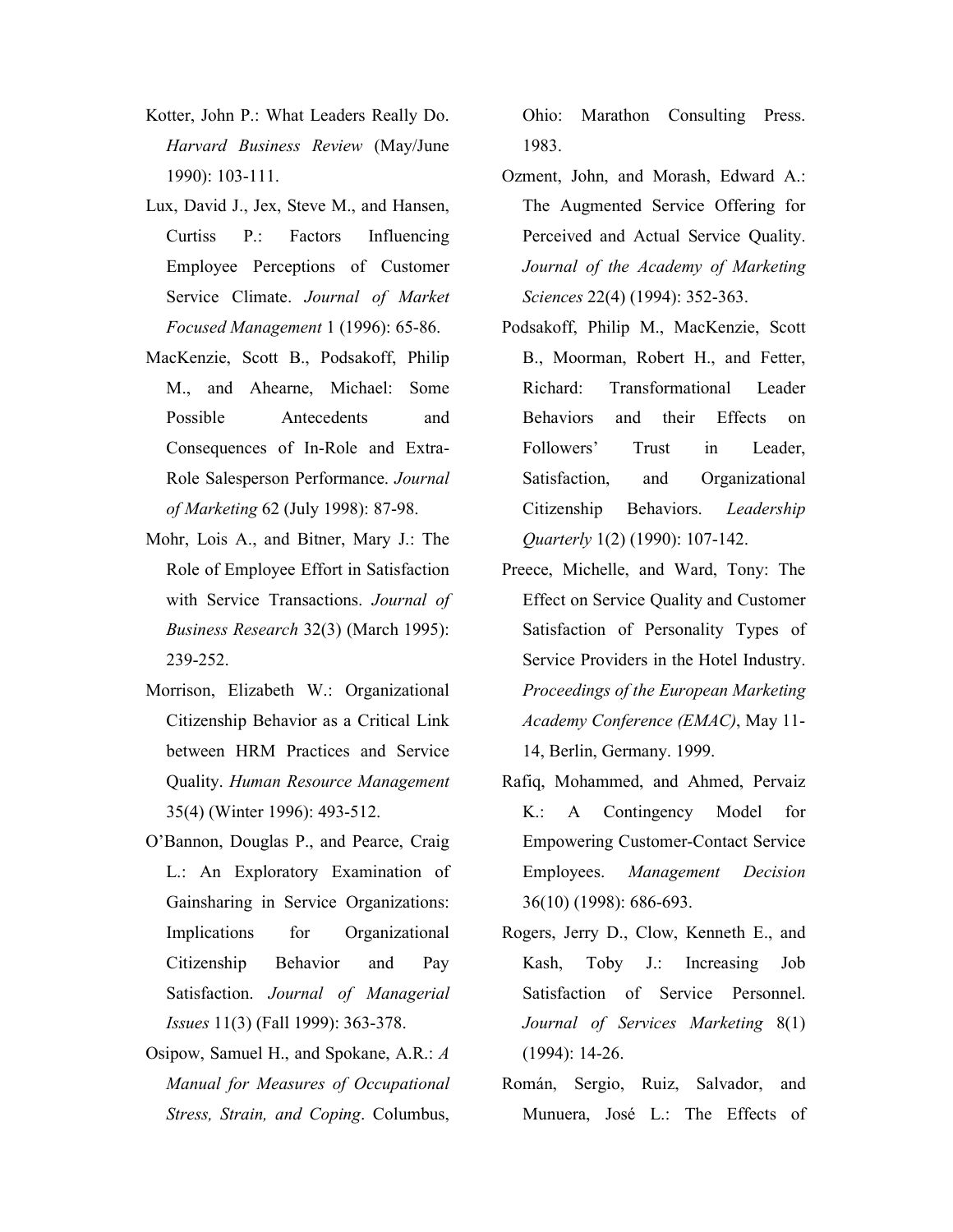Training on Salespeople Customer Orientation, Performance and Effectiveness in SMEs. Proceedings of the European Marketing Academy Conference (EMAC), May 11-14, Berlin, Germany. 1999.

- Russ, Frederick A., McNeilly, Kevin M., and Comer, James M.: Leadership, Decision Making and Performance of Sales Managers: A Multi-Level Approach. Journal of Personal Selling and Sales Management 16(3) (Summer 1996): 1-15.
- Schlesinger, Leonard A., and Heskett, James L.: The Service-Driven Service Company. Harvard Business Review (September/October 1991): 71-81.
- Schneider, Benjamin: The Service Organization: Climate is Crucial. Organizational Dynamics (Autumn 1980): 52-65.
- Schneider, Benjamin, and Bowen, David E.: Employee and Customer Perceptions of Service in Banks: Replication and Extension. Journal of Applied Psychology 70 (August 1985): 423-433.
- Schneider, Benjamin, White, Susan S., and Paul, Michelle C.: Linking Service Climate and Customer Perceptions of Service Quality: Test of a Causal Model. Journal of Applied Psychology 83(2) (April 1998): 150-163.
- Singh, Jagdip: Striking a Balance in Boundary-Spanning Positions: An Investigation of Some Unconventional Influences of Role Stressors and Job Characteristics on Job Outcomes of Salespeople. Journal of Marketing 62 (July 1998): 69-86.
- Singh, Jagdip, Verbeke, Willem, and Rhoads, Gary K.: Do Organizational Practices Matter in Role Stress Process? A Study of Direct and Moderating Effects for Marketing-Oriented Boundary Spanners. Journal of Marketing 60 (July 1996): 69-86.
- Slotegraaf, Rebecca J.: The Impact of 'Service Guarantees' on Customer Service Expectations. Proceedings for the American Marketing Association (AMA) (Winter 1997): 52-53.
- Smith, C. Ann, Organ, Dennis W., and Near, Janet P.: Organizational Citizenship Behavior: Its Nature and Antecedents. Journal of Applied Psychology 68(4) (November 1983): 653-663.
- Spreng, Richard A., Harrell, Gilbert D., and Mackoy, Robert D.: Service Recovery: Impact on Satisfaction and Intentions. Journal of Services Marketing 9(1) (1995): 15-23.
- Stutts, Alan T.: Seeking Service Leadership. Restaurant Hospitality (July 1999): 16.